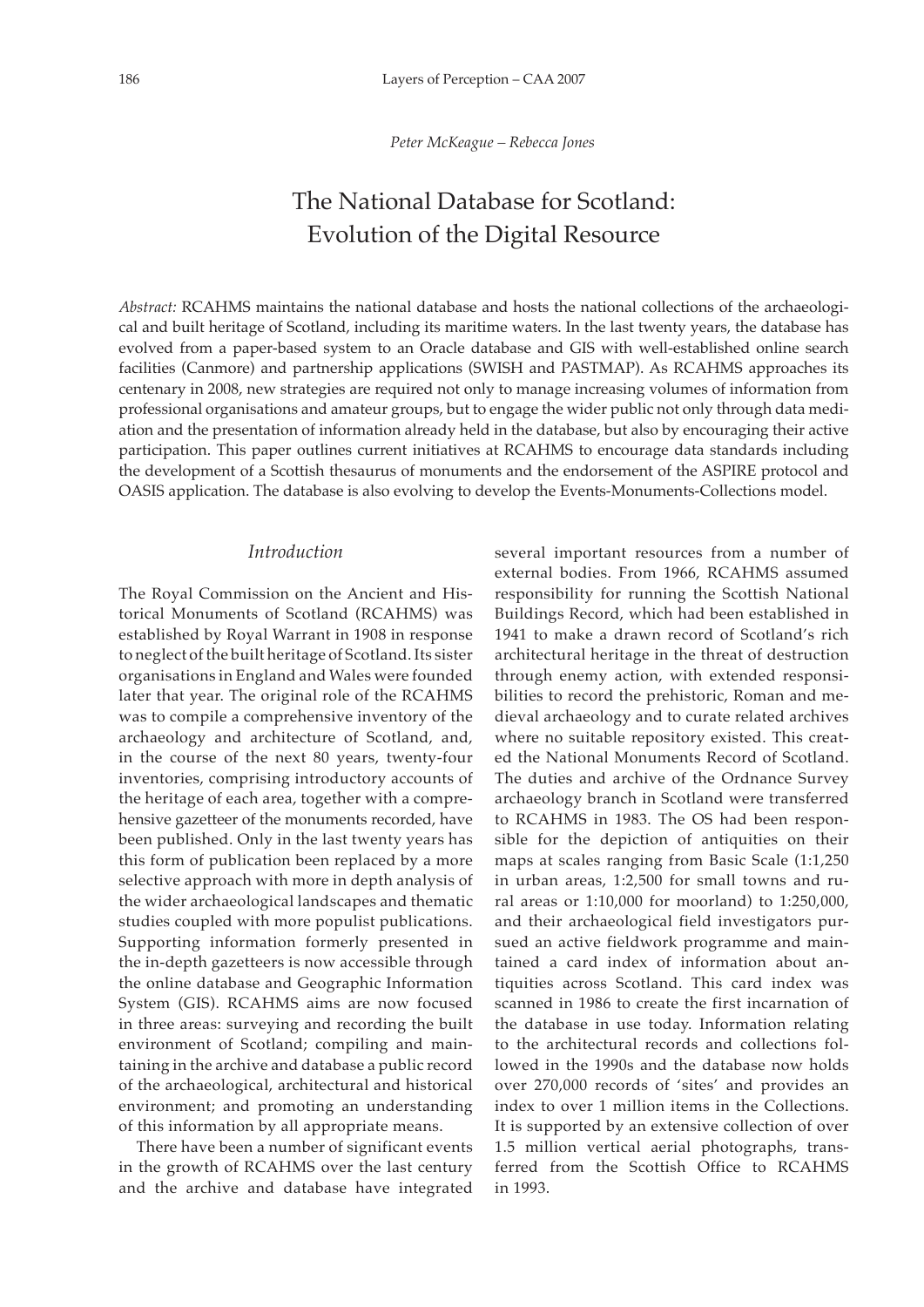RCAHMS runs an active programme of archaeological and architectural (thematic and threatened building) field surveys, an aerial survey and transcription programme and other projects such as Historic Landuse Assessment. The database and GIS are seen as the key repositories of the information gathered through both survey programmes and the collection policy for enhancing the national archive, and the database continues to evolve to reflect the needs of surveying, recording and collecting.

## *The Legislative Framework*

RCAHMS exists as a body of record and has no statutory powers to protect or conserve. These latter functions are performed by Historic Scotland, an Executive Agency within the Scottish Executive charged with protecting and conserving Scotlands built heritage and encouraging its public appreciation and enjoyment<sup>1</sup>. The relationship between Historic Scotland and the RCAHMS is established through a concordat agreed in 2003.

In addition to national organisations, there are also 16 local authority archaeology services providing archaeological advice to 31 out of the 32 councils in Scotland. The work of the Local Authority archaeologists is supported through the maintenance and development of local Sites and Monuments Records (SMRs) and Historic Environment Records (HERs) for historic sites and landscapes. The SMRs/HERs are primarily a tool in aiding the planning process but increasingly their value in promoting the archaeology of an area to a wider, interested audience is being recognised through the development of searchable online databases and GIS. The SMRs/ HERs and RCAHMS perform different and com-

plementary roles, appropriate to their purpose, in the management, recording and explanation of the historic environment<sup>2</sup>. The information required to support these activities is derived from records held both nationally and locally, usually maintained in computerised inventories. The primary sources are the databases and related records of the RCAHMS and the SMRs together with an increasingly wide range of other records, including the national collection of the built heritage held by RCAHMS and the Scheduled Ancient Monuments (SAM) and Listed Buildings (LB) statutory information maintained by Historic Scotland.

Since 1994, with the issuing of National Planning Policy Guidelines (NPPG) and Planning Advice Notes<sup>3</sup> setting out the Scottish Ministers policy on the Historic Environment, Local Authority archaeologists play an increasingly important role in ensuring the consideration of archaeology within local development plans and in the development control process of the planning departments. Since the implementation of these Planning and Archaeology guidelines and, in particular, NPPG5, there has been, at least, a threefold increase in the amount of archaeological fieldwork undertaken in Scotland as recorded through the main source of information, the Council for Scottish Archaeology's annual publication "Discovery and Excavation in Scotland"  $(DES)^4$ .

## *Public Access*

The public have always been welcome to consult information held by the RCAHMS at the search rooms in Edinburgh, although access to newly computerised records was effectively restricted to curatorial

<sup>&</sup>lt;sup>1</sup> See www.historic-scotland.gov.uk. The principal powers and duties carried out by Historic Scotland (on behalf of Scottish Ministers) are set out in statute. These include the Planning (Listed Buildings and Conservation Areas) (Scotland) Act 1997 and the Ancient Monuments and Archaeological Areas Act 1979.

<sup>&</sup>lt;sup>2</sup> The relationship between RCAHMS and the SMRs/HERs is established through a co-operation statement formally agreed in 2003 and published in 2005 – see www.rcahms.gov.uk/RCAHMS\_smr.doc

<sup>3</sup> National Planning Policy Guideline (NPPG) 5 (1994) www.scotland.gov.uk/Publications/1998/10/nppg5 (web version 1998), NPPG 18 Planning and the Historic Environment (1998) www.scotland.gov.uk/Publications/1999/04/ nppg18, Planning Advice Note 42 Archaeology – the Planning Process and Scheduled Monument Procedures (1994) and the Memorandum of Guidance on Listed Buildings and Conservation Areas (1998) www.historic-scotland.gov. uk/index/policyandguidance/memorandumofguidance.htm.

<sup>4</sup> Discovery and Excavation in Scotland (DES) provides a long established mechanism for gathering succinct and immediate summaries of fieldwork undertaken by professional units, academic researchers or amateur groups across the country each year. See www.scottisharchaeology.org.uk/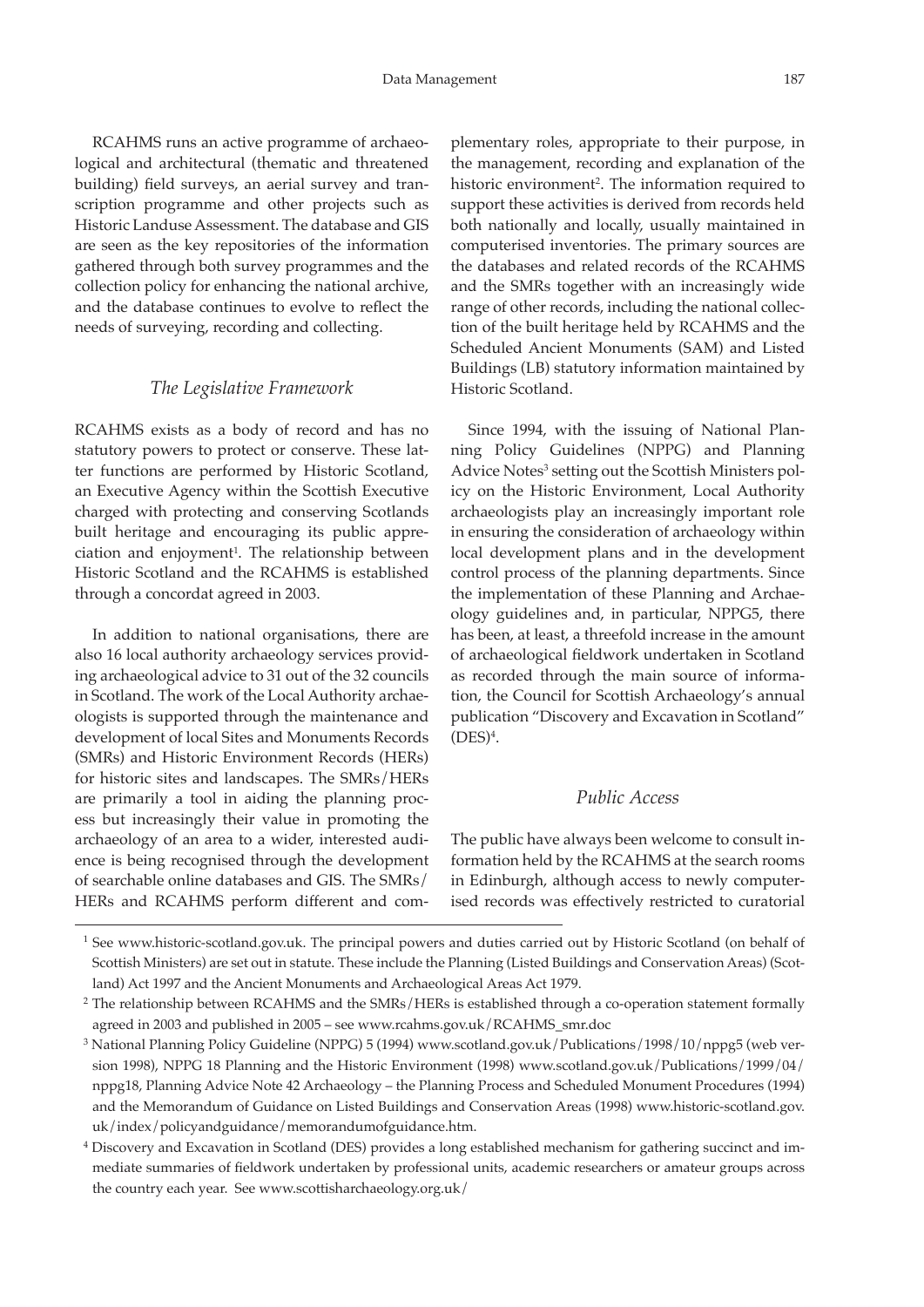staff until the development of Canmore, the on-line database, in 1998. Canmore enables remote users to search across and access virtually all the information in the RCAHMS database, except for work in progress. A map-based web-GIS search facility, Canmap, was added to complement the text-based searches in 2002, and the digital image collection added to Canmore in 2004. A further web-mapping application, Pastmap, was developed in partnership with Historic Scotland in 2004 to present spatial data relating to the statutory designation of Scheduled Ancient Monuments, Listed Buildings and the register of Gardens and Designed landscapes, alongside data from RCAHMS. From the map-based search, the user may access and download information specific to the statutory designation of monuments, in addition to viewing information already available from Canmore (Gillick / McKeague / Strachan 2004). Pastmap has acted as catalyst to encourage local authority SMRs/HERs to contribute their data to the application, with links taking the user through to their own online resources. Since November 2005, several local authorities, representing 58% of the landmass of Scotland, are represented online. Pastmap is providing the impetus to encourage most of the remaining SMRs to create online resources for their areas and it is hoped that almost complete coverage will be achieved by 2010.

Pastmap provides the user with a vast, but disjointed, resource on the archaeological and built heritage of Scotland. The user cannot move seamlessly from information presented RCAHMS to the local authority view or, indeed, access the documentation relating to statutory designations managed by Historic Scotland. It is hoped that the managers of the national and local databases can work together to create a definitive national dataset for the archaeological and built heritage of Scotland using available and emerging technologies to manage the links between datasets. Collaboration between agencies will address the Scottish Executive vision for best value use of geographic information and the development of a streamlined Spatial Data Infrastructure to be achieved by 20115.

# *The Shared Web Information systems for Heritage (SWISH)*

In 2003, RCAHMS entered into partnership with its sister organisation in Wales, the Royal Commission on the Ancient and Historical Monuments of Wales (RCAHMW)6, based in Aberystwyth. The partnership, known as SWISH (Malaws/ McCoy / Murray 2004)7 , arose as a result of the need for RCAHMW to upgrade their system and the recognition that the two organisations with similar visions and objectives could pool resources and work together to develop the national databases for both Scotland and Wales. SWISH uses web technology to host, maintain and develop the Welsh database in Edinburgh, whilst the data is managed and updated by staff in Aberystwyth. The data is housed in an Oracle database and ESRI GIS, with two in-house developers and one GIS technical officer employed in Edinburgh. Both organisations benefit from greater co-operation, the development of a shared vision and, crucially, shared development costs, whilst, politically, sharing resources makes best use of public money and represents "Joined-up Government" in action. The SWISH partnership enables both organisations to address the transformation from relatively simple systems reflecting their origins in recording monuments to truly relational databases reflecting all aspects of the information and material held on behalf of the public.

# *Developing Standards in Recording and Collections*

Current initiatives through the SWISH partnership include the creation of a more structured approach to handling heritage data and the introduction of additional pick-lists to control values added to the database tables. A major development will see the addition of a hierarchical thesaurus of monument types, based on the English Heritage model<sup>8</sup>, to replace the simple, uncontrolled values presently in use by RCAHMS. The development will include an online version to promote the adoption of controlled terminologies across the wider archaeological community in

<sup>5</sup> See http://www.scotland.gov.uk/Resource/Doc/57346/0016922.pdf

<sup>6</sup> See www.rcahmw.gov.uk

<sup>7</sup> See also http://ads.ahds.ac.uk/newsletter/issue20/swish.html

<sup>8</sup> See http://thesaurus.english-heritage.org.uk/thesaurus.asp?thes\_no=1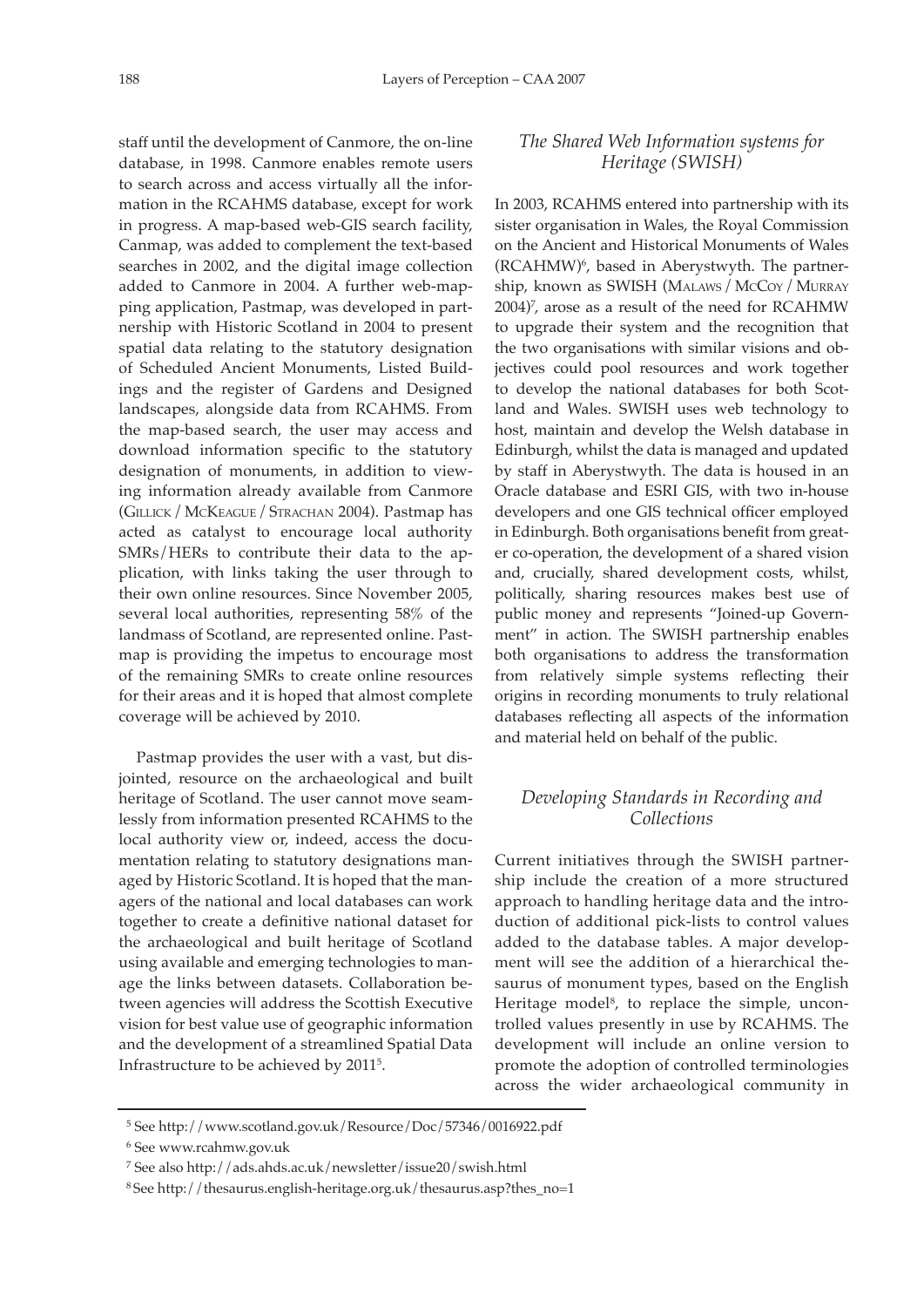Scotland. Future developments will also aim to implement recognised data standards in information management for heritage as defined through the CIDOC Conceptual Reference Model and MIDAS9 – the Monument Inventory Data Standard developed and promoted by English Heritage, as well as emerging spatial data standards requirements, such as those defined by the Infrastructure for Spatial Information in the European Community (INSPIRE) directive<sup>10</sup>, issued by the European Union. Adoption of these and other standards ensures that the organisations involved in the maintenance of record systems relating to the cultural heritage sector are working to a common format, ensuring consistency in the data structure, easing migration between systems, and managing the evolution of the data structure as technologies and standards develop. Such standards are, moreover, essential in ensuring consistent data retrieval and exchange between users, both through searches on the Internet and, increasingly, through the provision of web services. It is equally important to adopt and follow the requisite international standards documenting the archive in the collections tables of the database. The Open Archival information system  $(OAIS)^{11}$  is the model being adopted to develop our systems and organise procedures. In addition, RCAHMS is looking at the emerging accreditation scheme from the Digital Curation Centre  $(DCC)^{12}$  and the checklists produced by NARA (National Archives and Records Administration, USA)<sup>13</sup> and NESTOR (Network of Expertise in Long-Term Storage of Digital Resources, Germany)14. This raft of standards aims to ensure that the information to be preserved is both independently understandable and accessible to the user in the future. They recommend the adoption of a common framework of terms and archival standards.

The Collections table at RCAHMS is being re-structured to closely follow the General In-

ternational Standard for Archival Description  $(ISAD(G))$ <sup>15</sup> for documenting archival material. This hierarchical model takes the user from the general to the specific. Both archaeological and architectural archives contain an increasing amount of correspondence, invoices, office notices and pamphlets that are more appropriately held as a group within the collections rather than individually itemised. Adopting ISAD(G) enables a flexible approach to cataloguing the wide variety of collections held by RCAHMS, allowing batch grouping of items alongside more detailed cataloguing of individual entries of, for example, letters to other artists/architects within the batch. Other enhancements will also address the management of the collection to assess use, wear and tear of the physical archive over time.

With the growth of digital archives, the RC-AHMS Collections table has been developed to manage digital information describing individual files, generated both from the RCAHMS' own field survey programme but also increasingly from external projects, stored and archived through the database. The revised structures have introduced the idea of hierarchical relationships between items and instances of the item, for example, documenting and storing both the high resolution RAW image and TIFF versions of a digital photograph. Versions for distribution such as Jpegs are not considered part of the archive but are increasingly generated to disseminate the collection to a wider audience. The revised database structure will also accommodate enhanced tables managing information about the "People" and "Organisations" associated with particular records and archives held at RCAHMS. For the first time, the database will manage the storage of hyperlinks to external resources on the Internet, such as the Dictionary of Scottish Architects<sup>16</sup>, and potentially to other online resources, such as Wikipedia.

<sup>9</sup> See http://cidoc.ics.forth.gr and www.english-heritage.org.uk/midas

<sup>10</sup> See http://eur-lex.europa.eu/LexUriServ/site/en/oj/2007/l\_108/l\_10820070425en00010014.pdf

<sup>11</sup> See http://ssdoo.gsfc.nasa.gov/nost/isoas/ref\_model.html

<sup>12</sup> See www.dcc.ac.uk/

<sup>13</sup> See www.archives.gov/

<sup>14</sup> See http://www.langzeitarchivierung.de/index.php?newlang=eng

<sup>15</sup> See http://www.icacds.org.uk/eng/standards.htm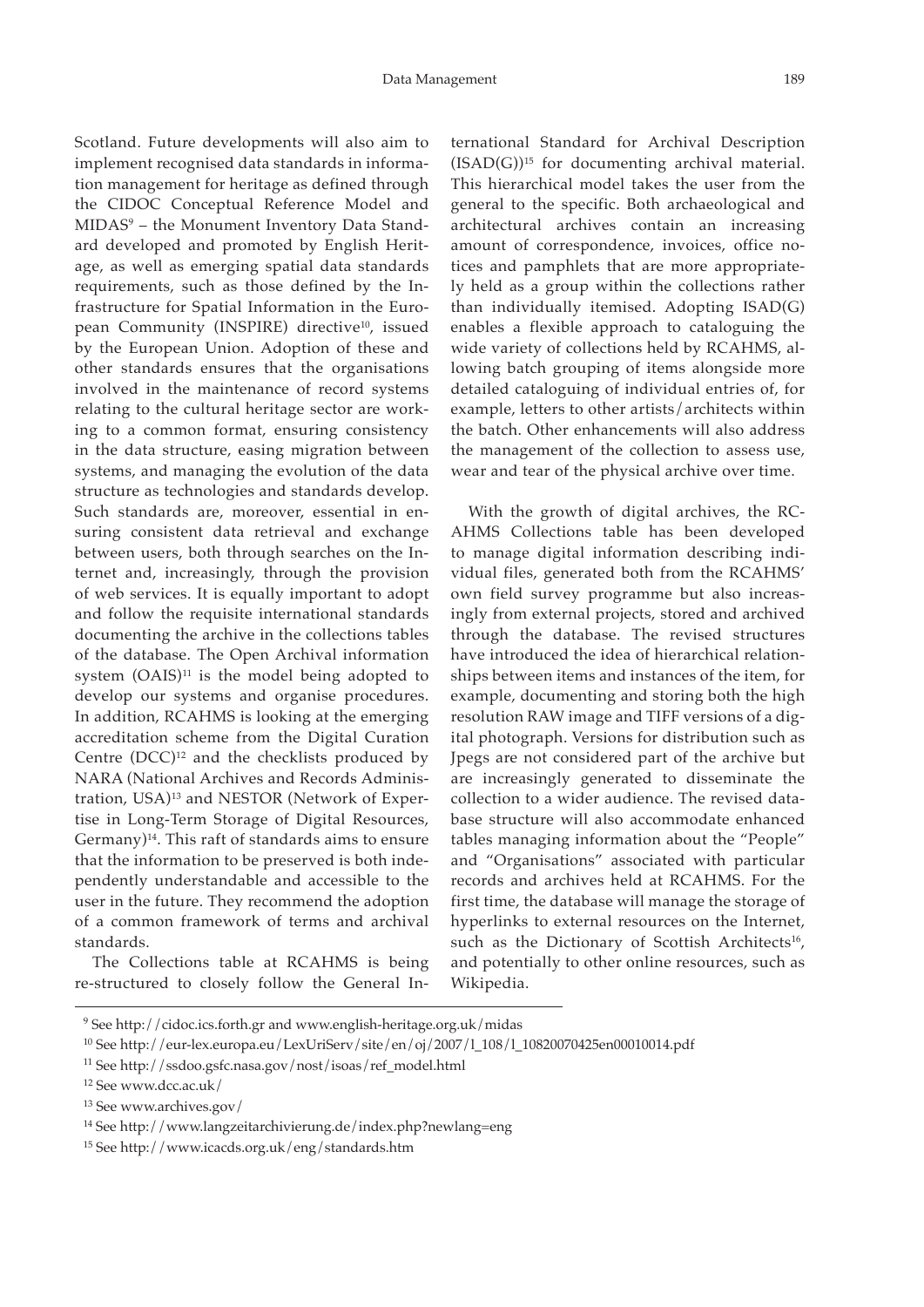#### *Implementing "Events"*

"People" and "Organisations" help document the "events" that define the records held in the database, be it the context of the Events – Monuments – Archives model promoted through MIDAS and familiar to the archaeological community in Britain or the events associated with design and execution of Scotland's architectural heritage. Events will relate to the survey and recognition of a monument, but will also incorporate episodes in the life cycle of an architectural monument, from design through to construction, alteration and, on occasion, destruction. The addition of an Events table to the database will enable staff to add structure to information created both internally and externally.

Currently, when new text-based information is added to a RCAHMS record, it is simply appended below the previous text, reflecting the database's origins in a paper map and card index system. As the volume of information available grows, these blocks of text have become increasingly unwieldy, and combine the reporting of fieldwork with more descriptive accounts. Furthermore, the information presented can be contradictory and therefore confusing to the uninitiated. Major enhancement activities adding information to the database include RCAHMS' own programmes of aerial survey and transcription, rapid ground survey and re-assessment of the existing record, analysis through cataloguing architectural collections, and information generated from external sources, for research, and carried out in order to discharge planning conditions.

It is hoped that the work on the Events table will ultimately assist in the capture and dissemination of data in the future. Whilst it is designed to host index information about investigative events, it will also provide an opportunity to rationalise storage of the descriptive accounts in the database and separate content created specifically to present a record to the general public from that documenting a site in some detail. Once fully populated, it will be possible to separate and search events by type and date. The structure will be flexible enough to host and

document contradictory interpretations about specific records and to manage new sources of information such as those submitted through public comments (or blogs) or a Wiki version of the record.

#### **ASPIRE**

Although most archaeological contractors in Scotland work with identical commercially available software packages, there is no agreed common approach to standardise how information is presented to the curators. In a case study analysing the nature of reporting of fieldwork along the Antonine Wall within the West of Scotland SMR area, Dr Stuart Jeffrey, then of the West of Scotland Archaeological Service, noted that in a four-year period the SMR had been consulted 155 times, leading to 88 archaeological events conducted by 23 organisations, of which 61 were developer funded. Rather than having at most 23 separate reporting standards, one for each of the separate organisations, there were in fact 88 separate formats – one for each of the events completed along the wall. A project team, comprising representatives from the local authority sector and RCAHMS, and led by Dr Jeffrey, developed a rigorously specified, yet flexible, solution that is enforceable, dynamic and deliverable, to replace the existing inconsistent practices. The Archaeological Standard Protocol for the Integrated Reporting of Events protocol (ASPIRE)17 was adopted in 2006 by the local authority archaeologists with the support of Historic Scotland and the RCAHMS. ASPIRE defines the standards for transferring data from curatorial databases to the contracting archaeological units and vice-versa. It documents both the project events (where and when a project takes place) but also aims to ensure the summarising of site-based information in a simple structured format that can be transferred into curatorial databases. Templates and documentation are available via a website.

#### **OASIS**

The work of ASPIRE in defining standards for the reporting of archaeological fieldwork acknowledged

<sup>16</sup> See www.scottisharchitects.org.uk/. This is an online resource providing biographical information and job lists for all architects known to have worked in Scotland during the period 1840 to 1940.

<sup>17</sup> See http://www.aspire-resource.info/.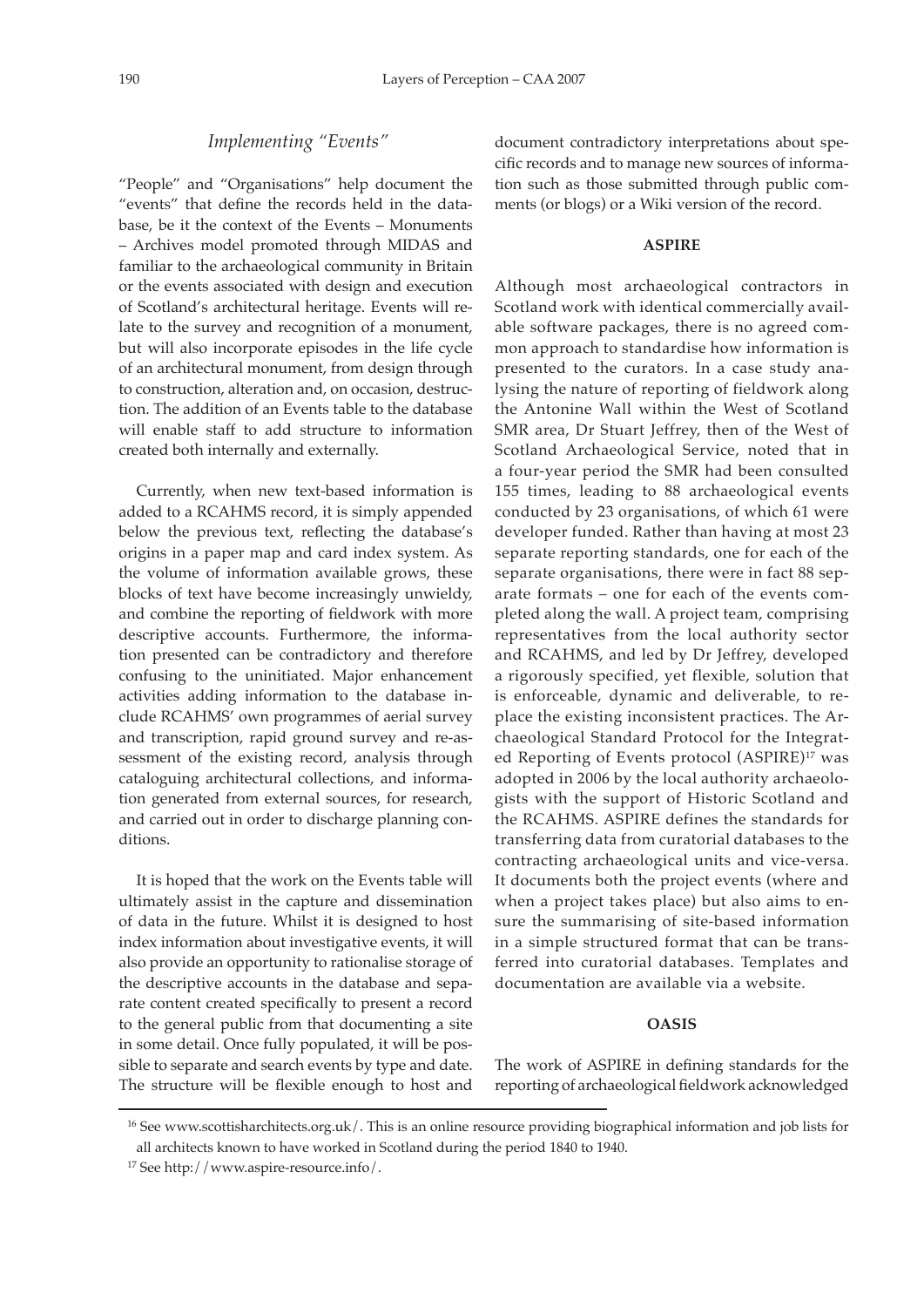the development of the Online AccesS to the Index of Archaeological investigationS application, more routinely referred to simply as OASIS, developed by the Archaeological Data Service (ADS) at the University of York (HARDMAN / RICHARDS 2003)<sup>18</sup>. OASIS streamlines the reporting of archaeological fieldwork from contractor to curator and ultimately the public. As originally conceived in England, where it has been live since 2004, OASIS sought to rationalise and streamline the reporting of developer-funded archaeological fieldwork from the contractor to curators and the public, via the Archaeology Data Service online catalogue: ArchSearch. OASIS is an online application, requiring no specialist software, designed to capture and transfer information, to consistent standards, about a piece of archaeological fieldwork. The input form comprises some 40 fields, mostly with controlled pick-lists, and is divided into five key sections detailing each project: the Project details, Location, Creators, Archive and Bibliography. Contributors are also able to upload copies of their reports digitally for transfer to local and national curators and to the ADS where the reports may be accessed online via the ADS Arch-Search catalogue. Information submitted through the OASIS form may be downloaded using MIDAS XML, validated through the FISH toolkit<sup>19</sup>. This XML schema has been designed to enable the movement of information between the wide variety of systems in use in the archaeological sector, as well as enforcing data standards through validation routines. It will aid the transfer of data to systems, such as the exeGesIS HBSMR software, utilised by many of the local authority services. Over the last two years, the ADS has developed a version of the form for Scottish users. Much of the infrastructure remains the same, although the form takes account of the simpler administrative structure in Scotland, and the pick-lists reflect Scottish, rather than English, legislation. A significant enhancement has been the inclusion of a module to acquire sufficient technical details describing geophysical prospection to ensure the sustainability of the Database of Geophysical Survey, presently held by the Department of Archaeology at the University of Glasgow. Following the adoption of ASPIRE by local authority archaeologists,

OASIS was implemented from April 2007, and it is now part of the standard terms and conditions for fieldwork, although it is up to individual, and often overworked, SMR officers to ensure that projects adhere to the standards.

# **A Case Study for Collecting Event Data: Scotland's Rural Past**

While OASIS addressed the reporting of fieldwork generated by professional archaeologists, this left unresolved how data recorded outside the commercial sphere could best be incorporated into national and local records. One approach to this problem is being developed as part of the Scotland's Rural Past (SRP)20 project. This five-year programme, with major funding from the Heritage Lottery Fund (HLF), is based in RCAHMS and is designed to work with local communities across Scotland to discover and record abandoned rural settlements. The SRP team will provide training and support to local volunteers who would like to develop their own survey and recording projects. Data collected by all SRP volunteers will be added to the RCAHMS database and an online reporting form is being developed to ensure ease of data transfer to the RCAHMS database. If successful, the form could be used to provide a simple, application neutral, online form for other users, such as archaeological units, to capture the site-based information required by the ASPIRE protocol.

### *To the Future…*

Information in RCAHMS databases has been gathered for a wide variety of purposes, almost none of which have been for 'public presentation'. In the world of remote access, sound bites and short attention spans, the lengthy texts presented through Canmore can be off-putting to all but the specialist user. The Events Table structure could be developed and used to store information created to present short accessible summaries for public consumption, such as the text created for the Accessing Scotland's Past and Sir Basil Spence projects $21$  – either through the

<sup>&</sup>lt;sup>18</sup> See http://ads.ahds.ac.uk/project/oasis/. The Archaeology Data Service supports the dissemination of digital resources – see http://ads.ahds.ac.uk/.

<sup>&</sup>lt;sup>19</sup> See www.heritage-standards.org / and http://heritage-standards.org/files/midas\_caa2005.ppt.

<sup>20</sup> See www.scotlandsruralpast.org.uk.

<sup>21</sup> See www.accessingscotlandspast.org.uk and www.basilspence.org.uk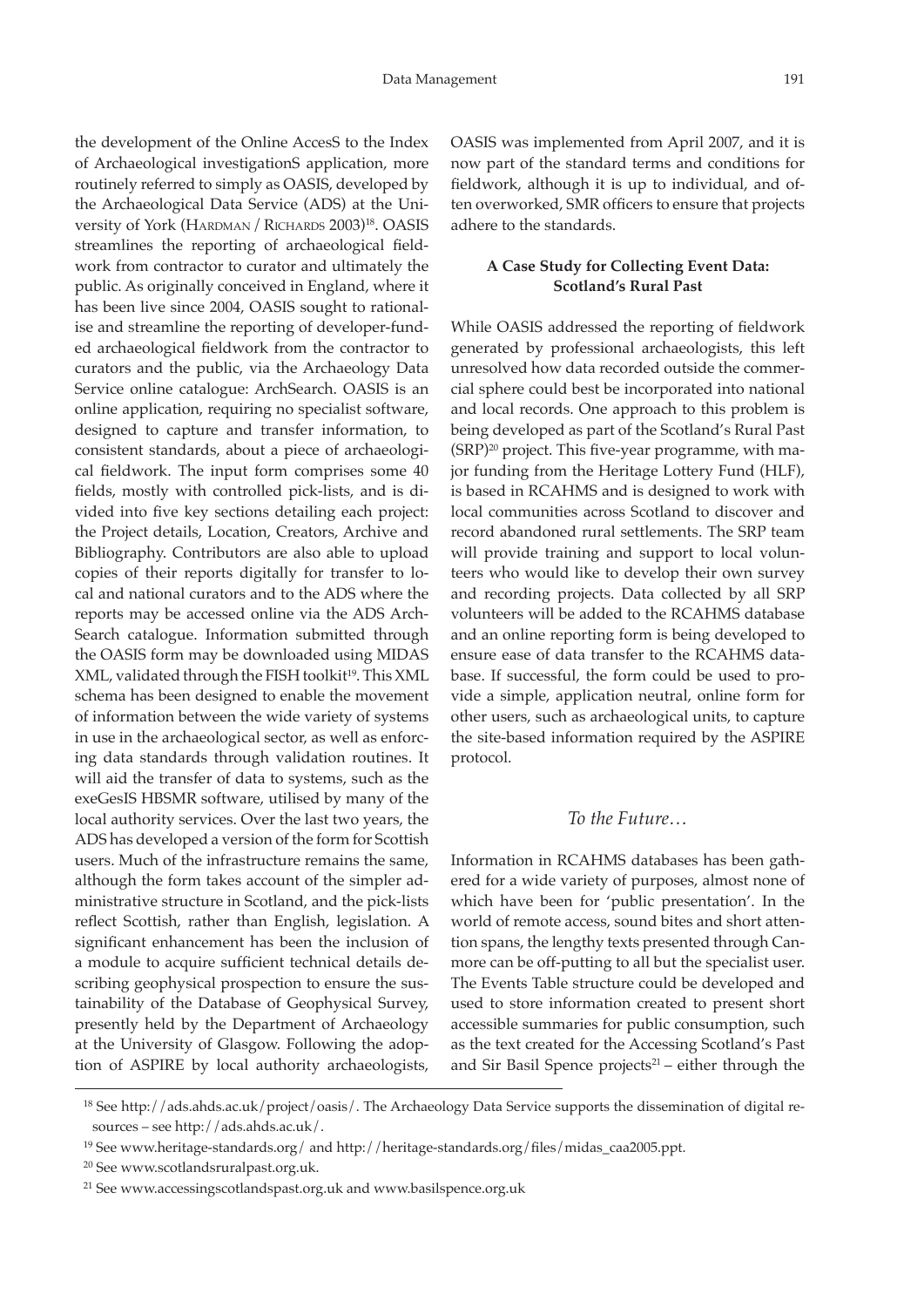RCAHMS web site, via web services and RSS newsfeeds to third party sites, or potentially through delivery to a wide range of mobile services. Redesign of both the database and the way that information is presented begs the question about the resources necessary to mediate the content. Past experience with HLF funded projects, such as Accessing Scotland's Past, highlighted the length of time required to summarise information. Furthermore, the criteria for development and delivery of some externally funded projects can result in the work being undertaken by relatively inexperienced staff rather than those with the relevant expertise. Research at the School of Informatics at the University of Edinburgh has explored the use of natural language generation to produce descriptive text, used by the international M-PIRO project (ANDROUTSOPOULOS ET AL. 2002)<sup>22</sup>. Sentences can be generated from data fields operating with a language model, tailored to a range of user profiles, as well as offering the possibilities of multi-lingual output.

As the centenary of RCAHMS approaches, the existing website will be substantially overhauled and the underlying technology driving Canmore rewritten. This involves separating the database structure and content from the presentation through the development and provision of web services. Furthermore, with the introduction of a Spatial Database Engine (SDE), the information in the GIS at RC-AHMS will be integrated with the Oracle database, enabling a more seamless presentation of the data to the public in the future. It is intended that the New Canmore application will be launched in late 2008.

## *Acknowledgements*

The developments listed here are the result of collaborative working across RCAHMS and also with colleagues in RCAHMW. In particular we would like to thank Mark Gillick, Christina Allen, Graham Ritchie, Neil Gregory, Kirsty Lingstadt and Jack Stevenson at RCAHMS, and David Thomas, Gareth Edwards and Hilary Malaws at RCAHMW.

# *References*

ANDROUTSOPOULOS ET AL. 2002

I. Androutsopoulos/ A. Dimitromanolaki/ V. Kokkinaki/J. Calder /J. Oberlander / E. Not, Generating Multilingual Personalized Descriptions of Museum Exhibits - the M-PIRO Project. In: G. BURENHULT (ED.), Archaeological Informatics: Pushing the Envelope. Proceedings of the 29th Conference on Computer Applications and Quantitative Methods in Archaeology, Gotland 2001. BAR International Series 1016 (Oxford 2002) 233– 241.

Gillick / McKeague / Strachan 2004

M. Gillick /P. McKeague / R. Strachan, Online: Web Developments at the Royal Commission on the Ancient and Historical Monuments of Scotland and the Development of a Shared Information Portal with Historic Scotland. In: K. F. Ausserer /W. Börner / M. GORIANY / L. KARLHUBER-VÖCKL (EDS.), Enter the Past. The E-way into the Four Dimensions of Cultural Heritage. CAA 2003, Computer Applications and Quantitative Methods in Archaeology, BAR International Series 1227 (Oxford 2004) 374–376.

Hardman / Richards 2003

C. S. HARDMAN / J. D. RICHARDS, OASIS: Dealing with the Digital Revolution. In: M. DOERR / A. SARRIS (EDS.), The Digital Heritage of Archaeology: Computer Applications and Quantitative Methods in Archaeology (Heraklion 2003) 325–329.

#### Malaws/ McCoy / Murray 2004

H. MALAWS / J. McCoy / D. MURRAY, Shared Web Information Services. In: Royal Commission on the Ancient and Historical Monuments of Scotland, Annual Review 2003–2004 (Edinburgh 2004) 68–73.

<sup>22</sup> See also http://www.ltg.ed.ac.uk/mpiro